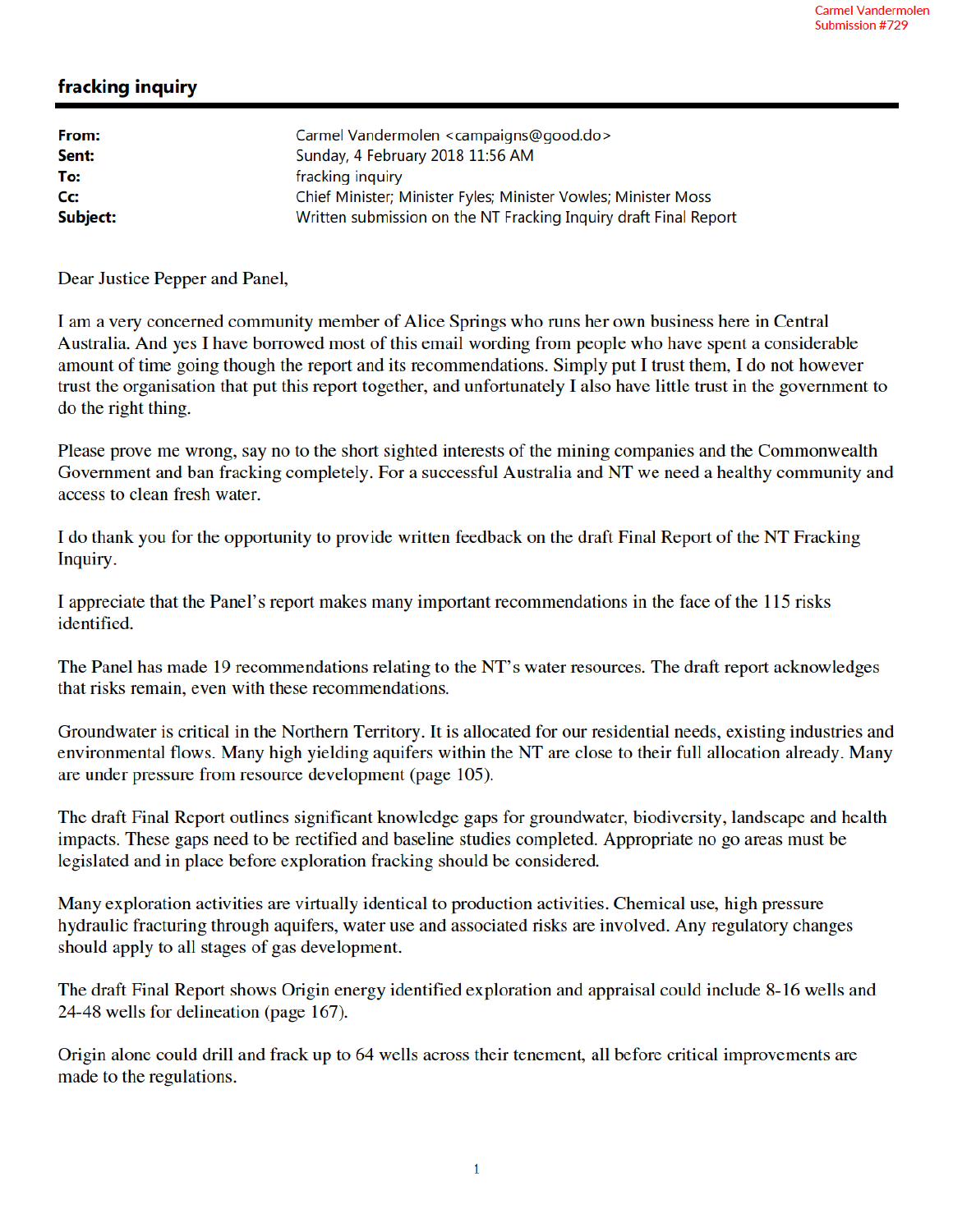With fracking companies combined, we could have a situation in the NT where there are over a hundred fracked gas wells across the landscape. That's all before production, without key law changes or baseline studies complete.

Critical studies identifying no go zones will be difficult to achieve in an area already littered with fracked gas exploration wells.

I support the swath of new regulations and legislation required to protect landholders and water. This work needs to happen before the oil and gas industry is permitted to start fracking in the Northern Territory again.

The below critical recommendations must be improved and work completed BEFORE EXPLORATION fracking takes place.

Recommendation 5.1 (Enforceable code of practice for abandonment of onshore gas wells)

Recommendation 5.6 (Wastewater management framework)

Recommendation 7.1 (Water Act amended for shale extraction licence and payment for water)

Recommendation 7.4 (Strategic regional environmental and baseline assessment (SREBA), including a regional groundwater model, be developed and undertaken)

Recommendation 8.4 (Fire management plan and 10 year baseline assessment)

Recommendation 9.2 (Code of practice be developed and implemented for monitoring, detection and reporting of methane emissions)

Recommendation 10.1 (Human Health Risk Assessment prepared and approved)

Recommendation 12.11 (Social impact management plan) This recommendation should also be extended to allow for the legal right to say 'no' to fracking.

Recommendation 14.1 (Design and implement a full cost recovery system for fracking regulation)

Recommendation 14.16 (Legislation to regulate seismic surveys, drilling, hydraulic fracturing, and well abandonment)

Recommendation 14.18 (Fit and proper person test)

Recommendation 15.1 (Strategic regional environmental and baseline assessment (SREBA) undertaken and no go zones implemented)

In the NT there is a saying, "Once you frack you can't go back." Exploration fracking is no different. The studies, legal improvements and no-go zones suggested by the panel are critical. They must be actioned before any further fracking exploration.

Let's not wait until the production phase to put in place critical new regulations and laws. We must avoid delays to the protection of the Northern Territory's water, landscapes and people.

Thank you for considering my feedback on this critical matter for the future of the Northern Territory.